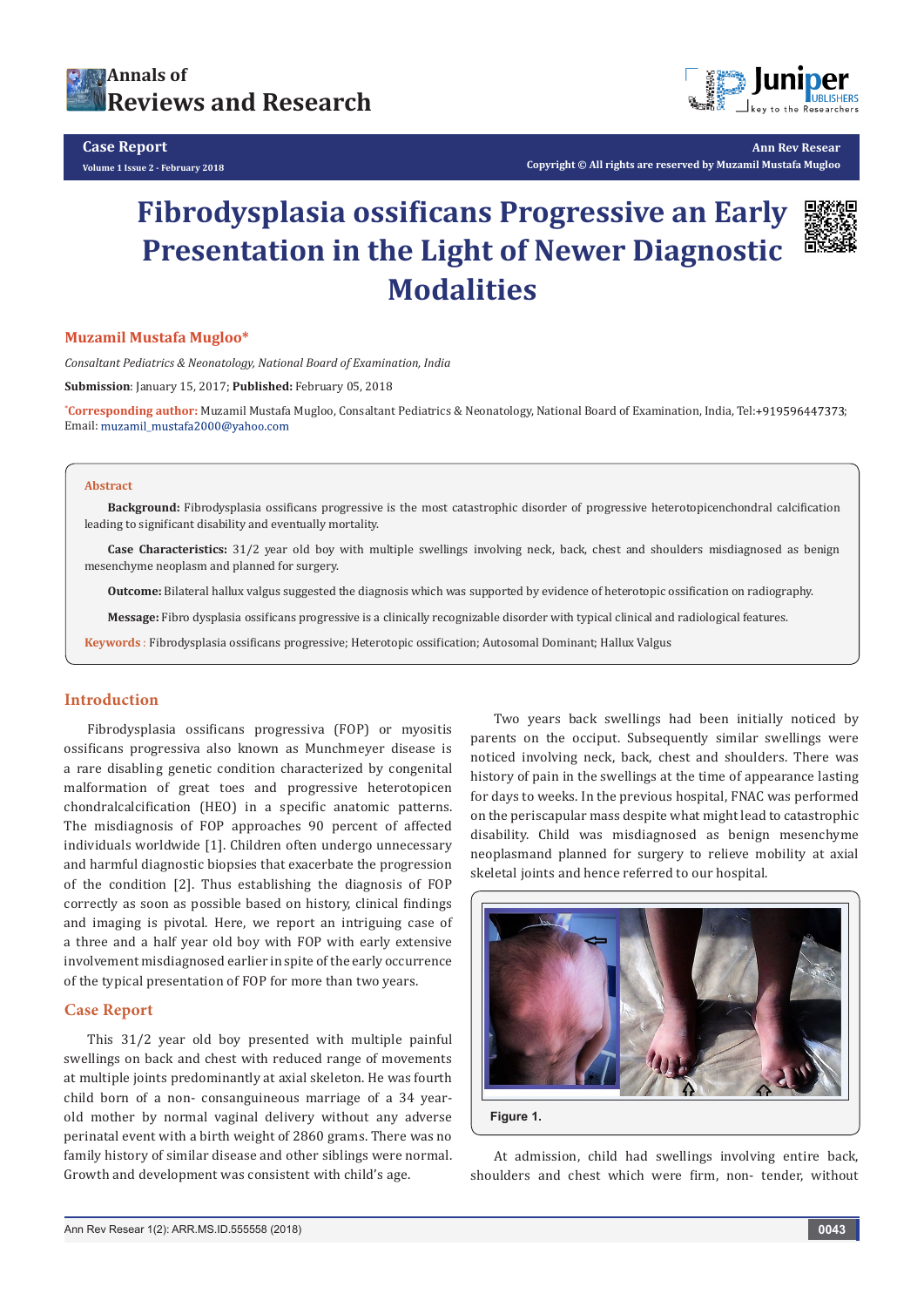redness or any signs of inflammation over the skin (Figure 1). Bilateral hallux valgus was noticed which is a hallmark of this disease (Figure 1). Skeletal radiographs show edextensive heterotopic ossifications in rib cage, spine and occipital region (Figure 2). Ultrasonography of swellings showed solid hypoechoic masses adhered to the rib cage and spine. Rest of the systemic examination was unremarkable. Other hematological and biochemical investigations revealed Hb- 12.7, TLC- 9,600/ cu mm (P44, L45, E09, M2), serum Calcium- 9.2 mg/dl; serum Phosphorus-5.4 mg/dl; CPK-57 IU/L, SGPT -28 IU/ L; and alkaline phosphatase-40 KAU. ECG was normal.

The radiological skeletal survey revealed extensive heterotopic ossification in neck, thoracic walls, back, upper limbs and hips with bone deformities (Figure 2). CT thorax showed multiple plaque-like calcifications involving the pectoralis major and para-spinal muscles (Figure 3). Diagnosis of FOP was strongly considered. Blood samples of both the parents and child were collected for sequencing the activing receptor IA (ACVR1) gene. A heterozygous mutation(617 G>A; q.R206H), which is the most common mutation reported to be associated with FOP, was detected in the child confirming the diagnosis As there were no acute flare-ups, no NSAID's or steroids were given. The child was given graded physiotherapy and parents were explained the nature of ailment with precautions to prevent trauma (particularly iatrogenic injury from intra-muscular injections, biopsies, and surgery) and trivial injuries inflicted during playful activities.



**Figure 2.**



## **Discussion**

Prevalence is approximately 1/2.000.000 and over 700 cases have been reported in the world literature to date. Inherited in auto somal dominant manner while most cases arise from spontaneous new mutations [3]. Individuals with FOP appear normal at birth except for characteristic malformation of great toes. Children with FOP develop episodic painful soft tissue swellings (or flare-ups) in response to minor trauma such as trivial fall, intramuscular immunizations, blunt muscle trauma from bumps, bruises or influenza like viral illnesses [4].

While some flare-ups regress spontaneously, most transform soft connective tissues including aponeurosis, fascia, ligaments, tendons and skeletal muscle into mature heterotopic bone. Bone formation is episodic but immobility is cumulative. Most of the patients are confined to a wheel chair by the third decade requiring lifelong assistance for performing activities of daily living. In addition, ossification of thoracic soft tissue causes scoliosis and restrictive pulmonary disease predisposing to pneumonia and right sided heart failure and consequently death in the third or fourth decade prevalently [5].

The mean age of symptom onset is between 2 and 5 years and the mean age at onset of ossification has been reported as 5 years [6]. In our case, the onset of symptoms with the typical anatomic pattern occurred at one year of age. The ossification process can intensify in the presence of trauma, as occurred in our case where the child had heterotopic ossification early at the age of 31/2 years.

 FOP should be diagnosed as early as possible based on history, clinical and imaging findings. The guide of diagnosis is bilateral anomaly of the great toes present from birth, reported almost in 100% of the patients [7].

## **Roentgenogram**

Demonstrates minor osseous dimorphism such as hallux valgus, phalangeal shortening, metacarpal and metatarsal shortening, short widened femoral neck, fusion of the spine and increased exostosis. When the ectopic ossification occurs, bony bridges running from the bones to the muscles spreading along the fascial planes are seen.

# **Ultrasonography**

Early lesions may show sonolucent soft tissue mass and then when ossification occurs, echogenic and shadowing mass is detected.

## **CT scan**

CT demonstrates fascia plane edema and swelling and mesenchymal mass like lesion in the muscle that moderately enhances with IV contrast. In late disease after ossification and calcification

## **MRI**

MRI finding of a pre-osseous lesion is sufficient for accurate diagnosis of FOP in early stage when ectopic ossification is not